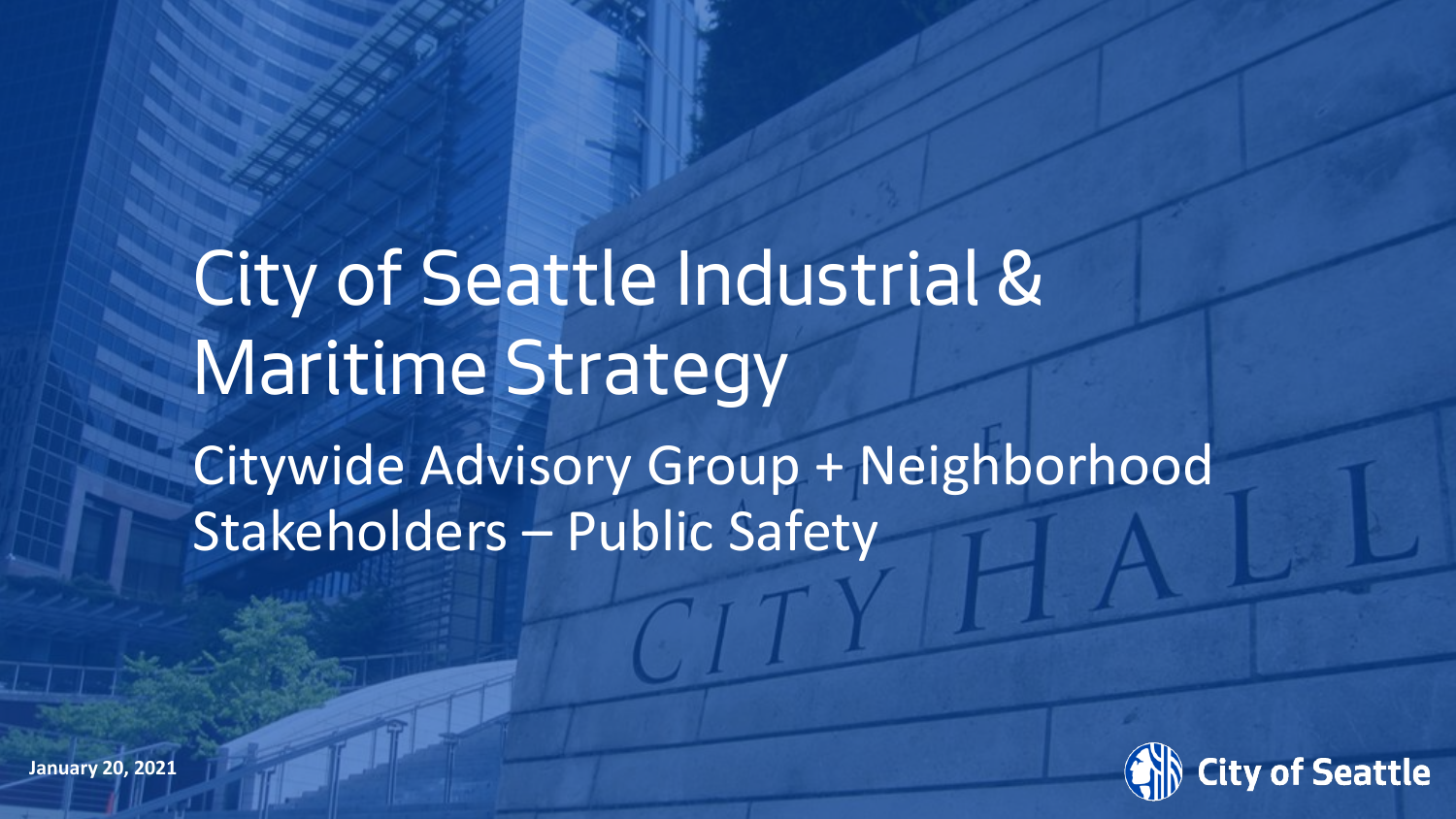

# Andrés Mantilla Director of the Department of Neighborhoods



**January 20, 2021**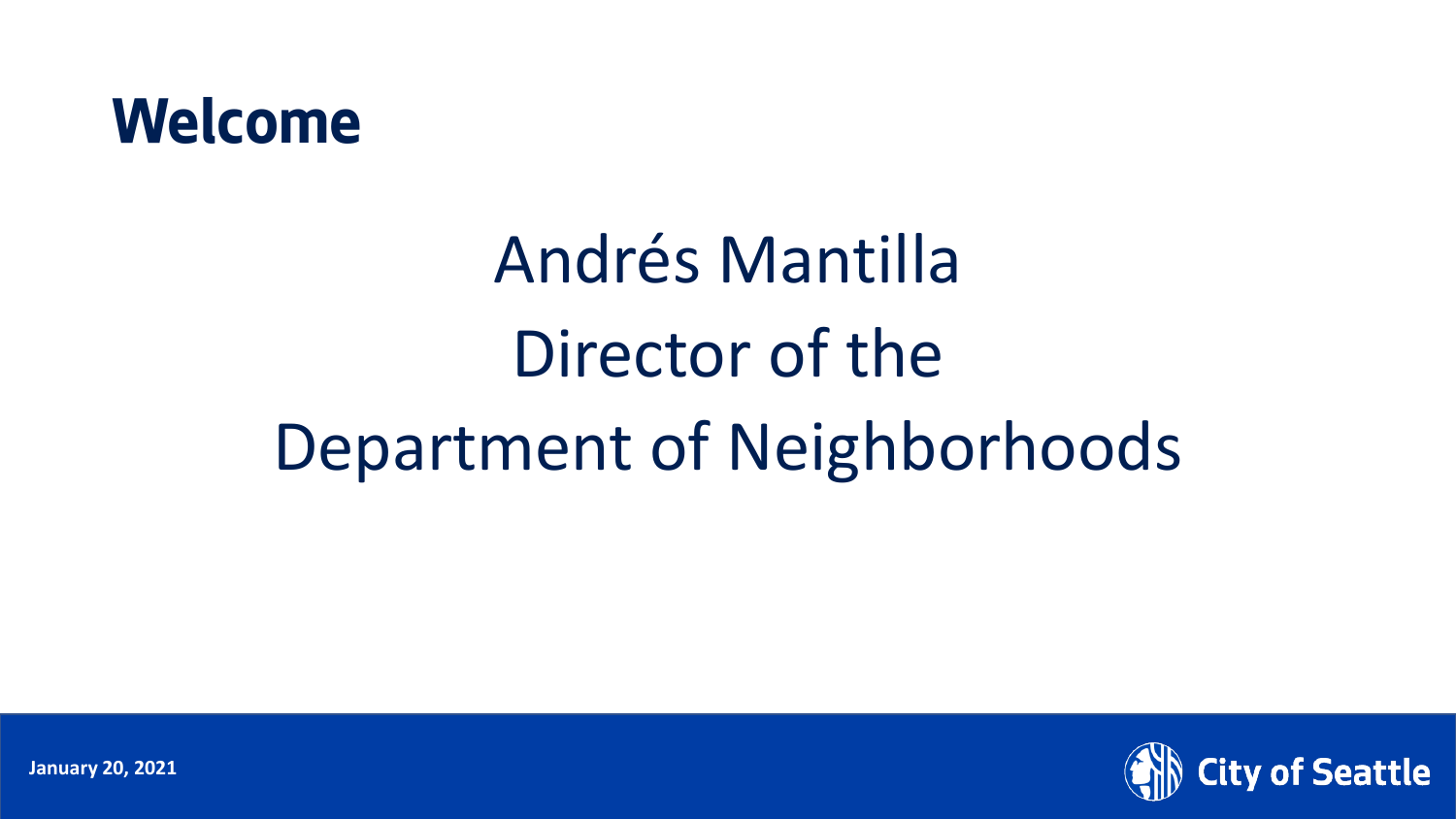### **Today's Agenda**

- Welcome & Introductions
	- Co-Chairs & Directors' Welcome
- Engagement Update
	- Progress Reminder & Recent Input
	- Virtual Participation Guidelines & Ground Rules
- City of Seattle Public Safety Outreach Overview
	- Progress Update
	- Engagement Opportunities
- Maritime and Industrial Land Public Safety Concerns
	- RV remediation
	- Navigation Team 2.0 (Hope Team)
	- Harbor Patrol
- Moderated Q/A Stakeholder Process
- Next Steps

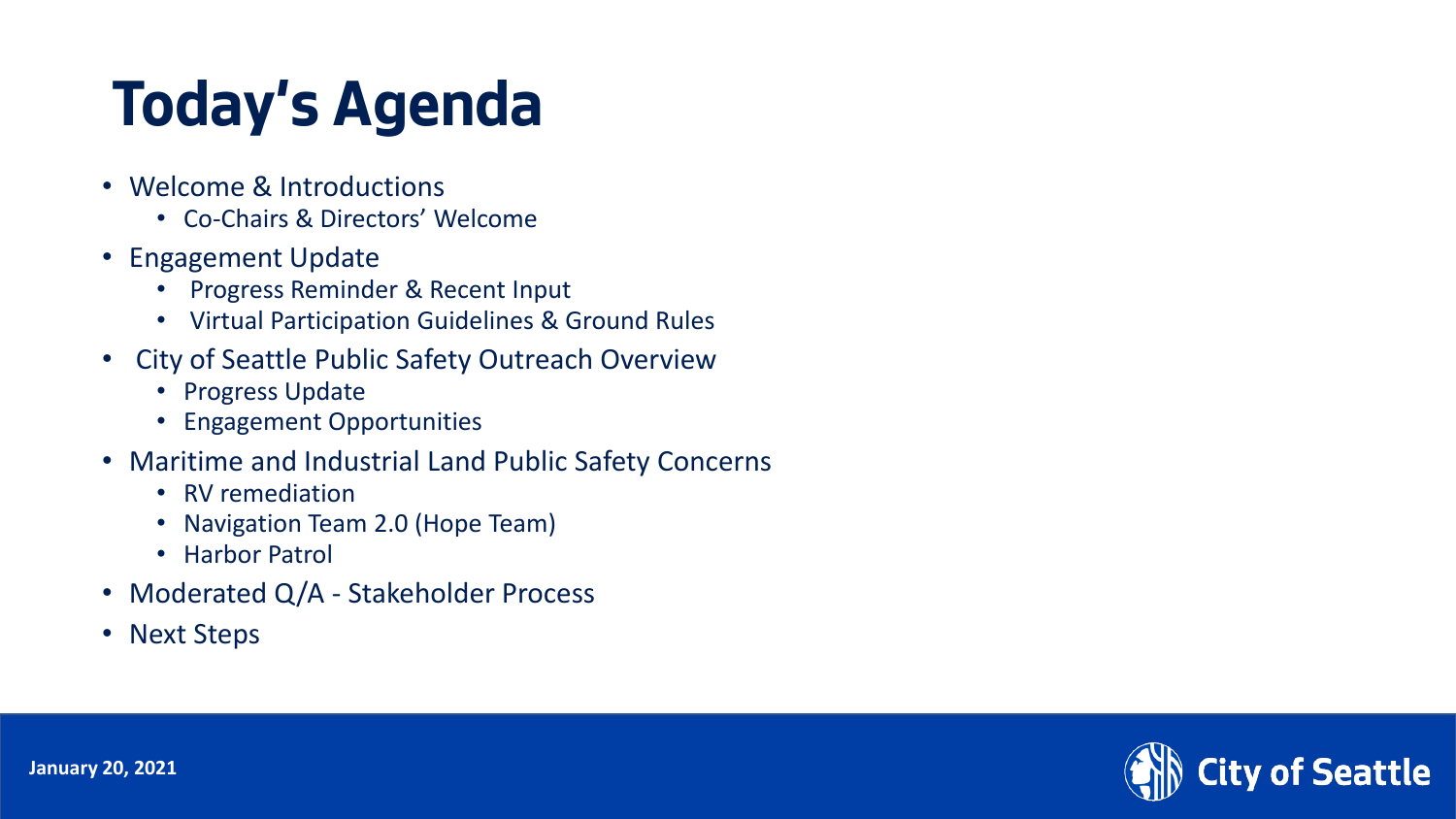# **Engagement Update**

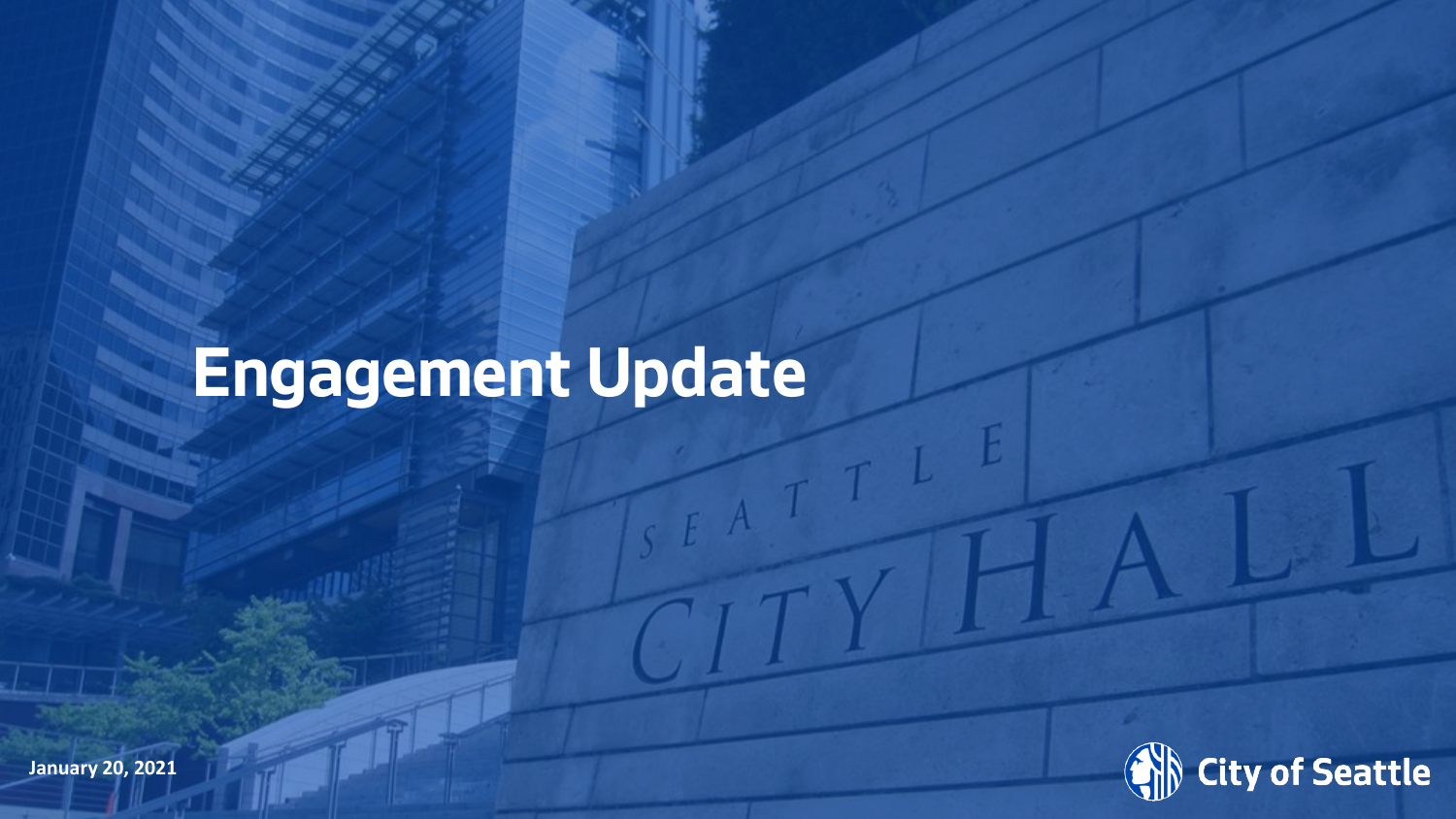#### **Progress Reminder & Recent Input**

- Draft strategy / action tables distributed October 6
- Restorative economics meeting October 23
- Listening session November 6
- Citywide & neighborhood group meetings (land use, workforce, transportation, environment) - Early December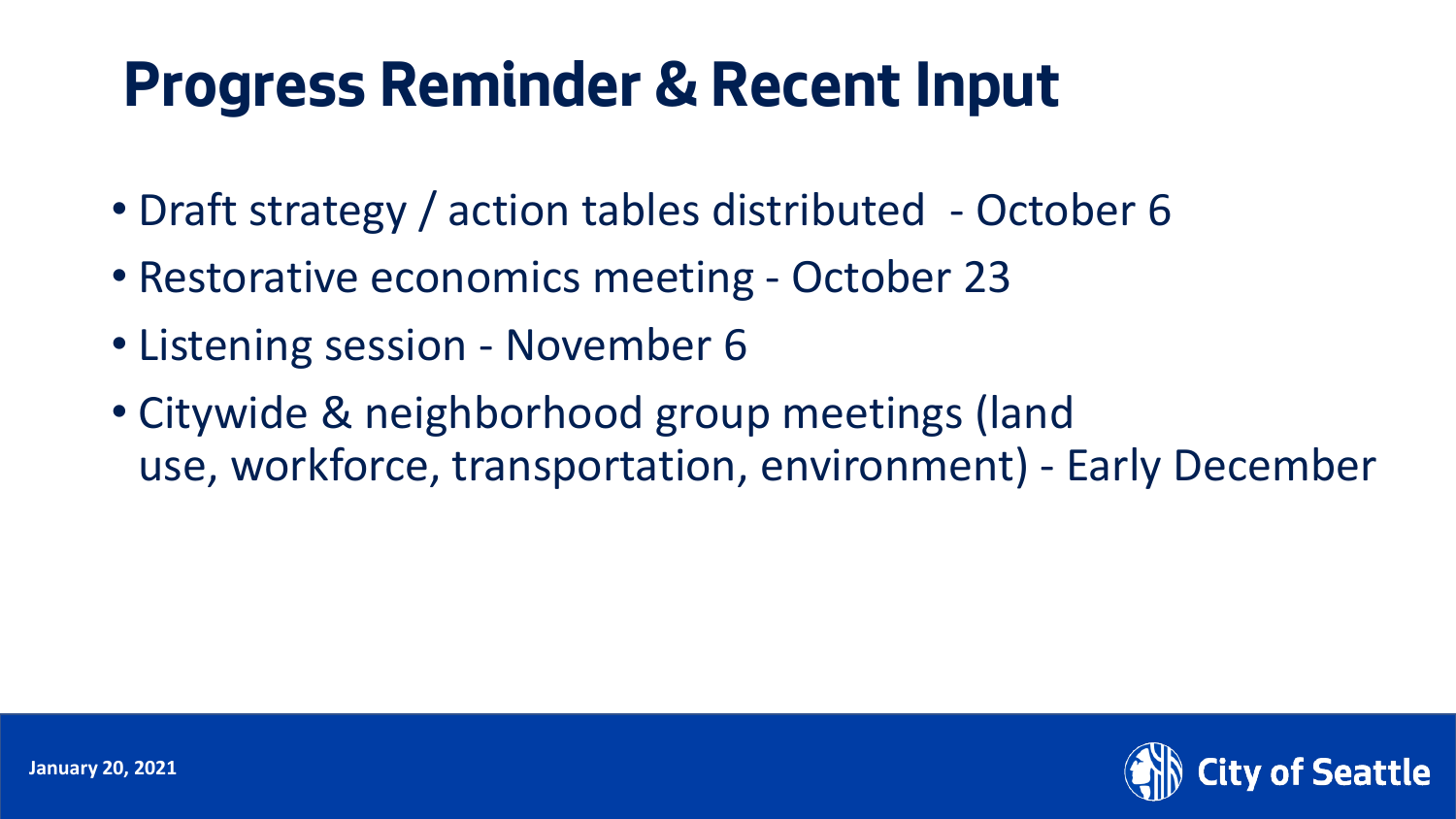#### **Virtual Participation Guidelines & Ground Rules**

| <b>Ground Rules</b>                                                                                                                                                                | <b>Responsibilities</b>                                                                                                                                     |                                                                                                                                        | <b>Working Consensus</b>                                                                                                             |
|------------------------------------------------------------------------------------------------------------------------------------------------------------------------------------|-------------------------------------------------------------------------------------------------------------------------------------------------------------|----------------------------------------------------------------------------------------------------------------------------------------|--------------------------------------------------------------------------------------------------------------------------------------|
| • Everyone's voice counts<br>$-$ Take turns<br>- Each perspective is valid<br>- Listen respectfully<br>- Questions are okay<br>• Forward movement<br>• Positive<br>recommendations | • Participate<br>regularly & on-<br>time<br>• Positive<br>communication<br>• Represent your<br>perspective<br>• Acknowledge<br>any conflicts of<br>interest | • Leverage resources<br>& information<br>• Advocate for<br>recommendations<br>• Institutional<br>knowledge<br>• Conduit of information | • Everyone gets their<br>say<br>• Recommendations<br>you can "live with"<br>• If we must vote:<br>80% = consensus (in<br>attendance) |

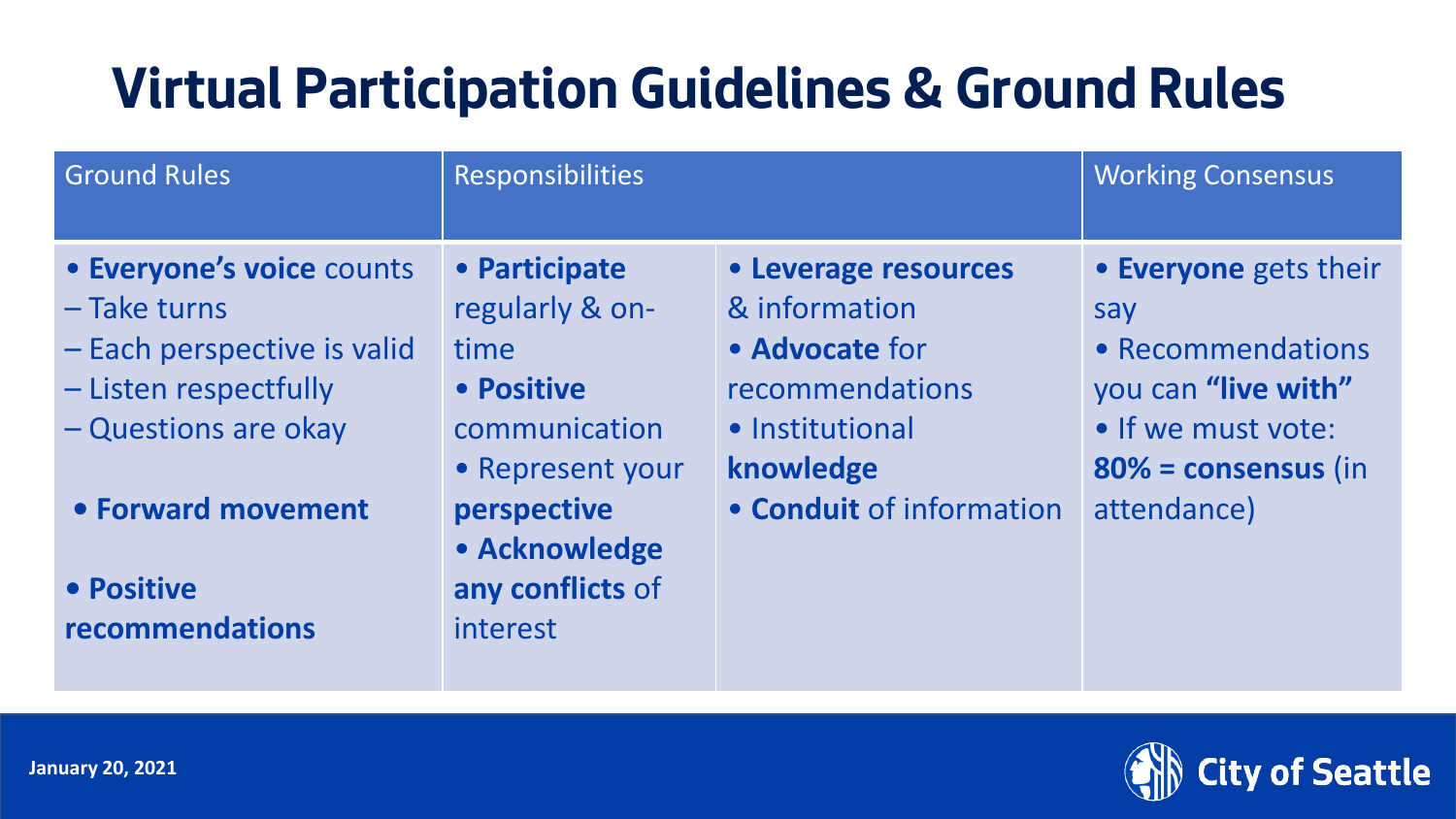#### Expectations **Norms & Guidelines**

•Participate with **grace & humor**. People are juggling different demands. Children; pets; partners.

•**Ask for (and accept) help** from team members. We want this to work for everyone.

•**Keep your camera turned on!** This makes a huge difference in nonverbal communication & facilitation.

•**Mute** your audio when you are not speaking.

•Be **explicit** and **animated about nonverbal communication**. Nodding; thumbs up; hand-raising.

•Minimize **distractions** and **be present**  by putting away phones, closing unrelated work, closing the door, etc.

•Speak **deliberately**, use **good lighting**, test **audio** equipment

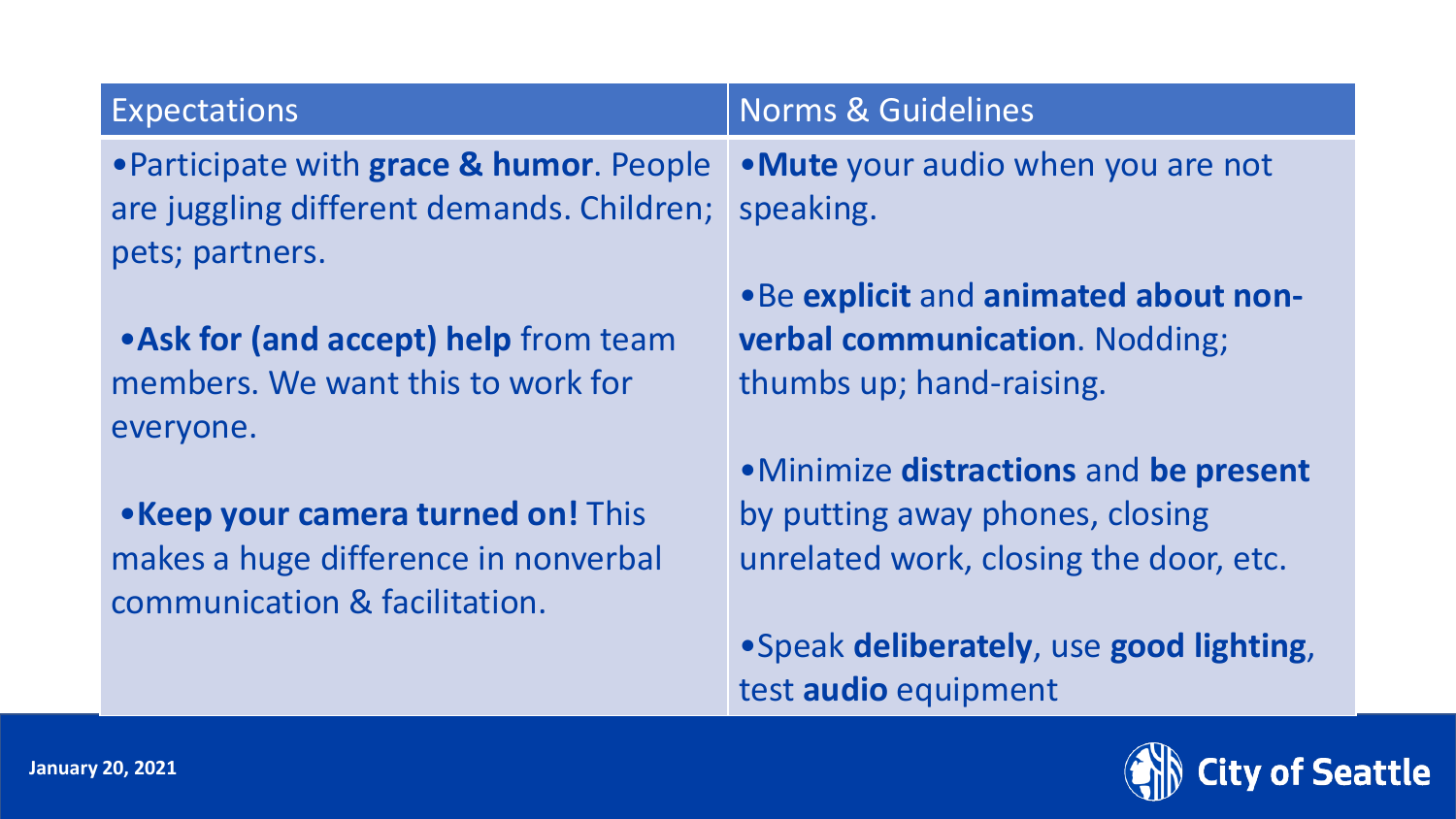### **Public Safety Outreach Overview**

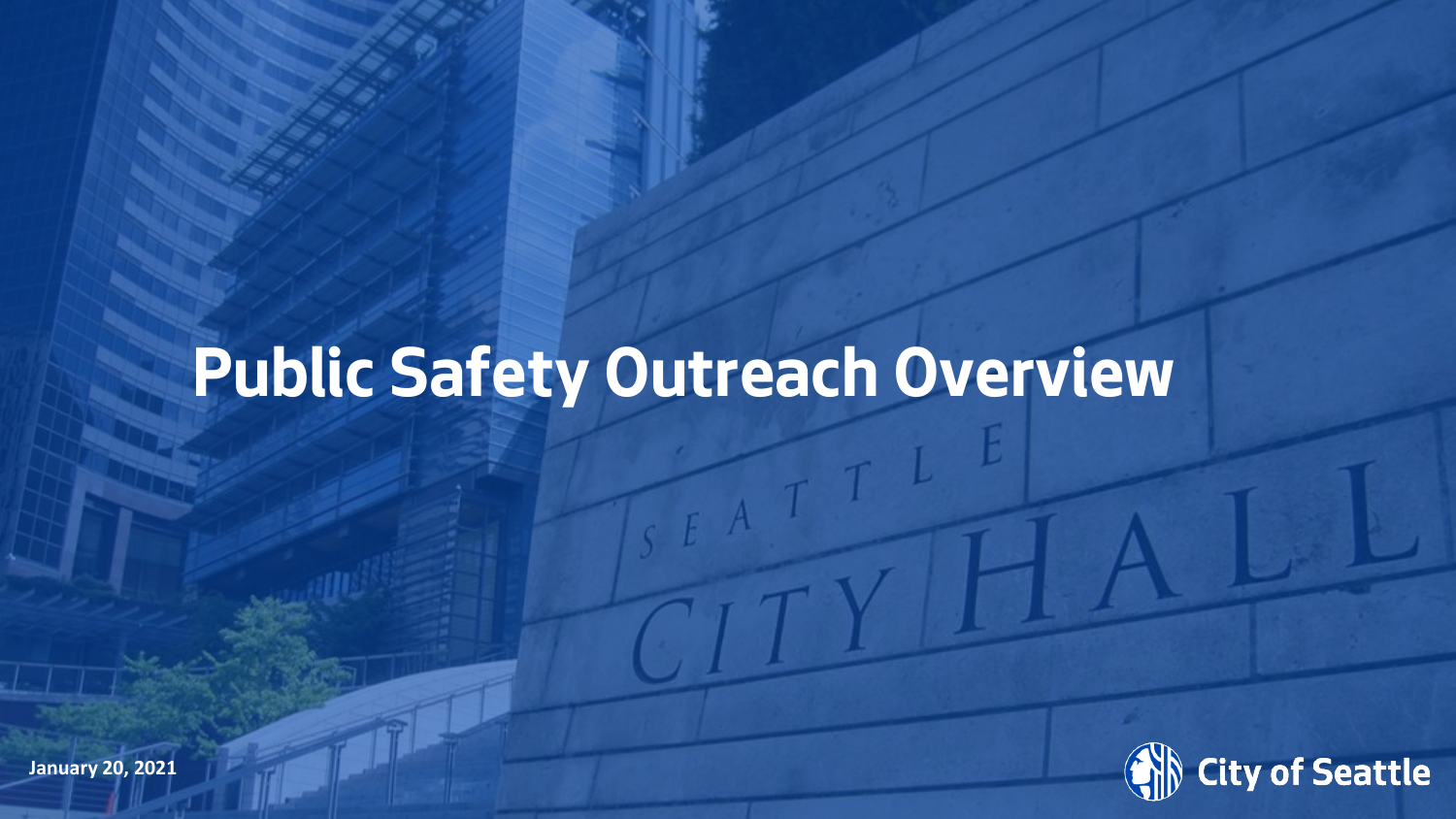### **2020 Engagement: Constituent Contacts**

**Thousands of emails, phone calls, and letters** were sent to the Mayor's Office throughout 2020 regarding community safety.

Top 5 concerns from constituent contacts:

- **Defund SPD** by a range of \$50m to 50% and including some calling for 75% or even 100% cuts**;**
- **Release and do not prosecute protestors** arrested during the summer protests;
- **Demilitarize SPD** by prohibiting use of specific tools and tactics;
- **Invest in community property acquisitions** including Fire Station 6 and the King County records facility; and
- **End homeless encampment sweeps** by transferring funds from the Navigation Team to housing-first models.

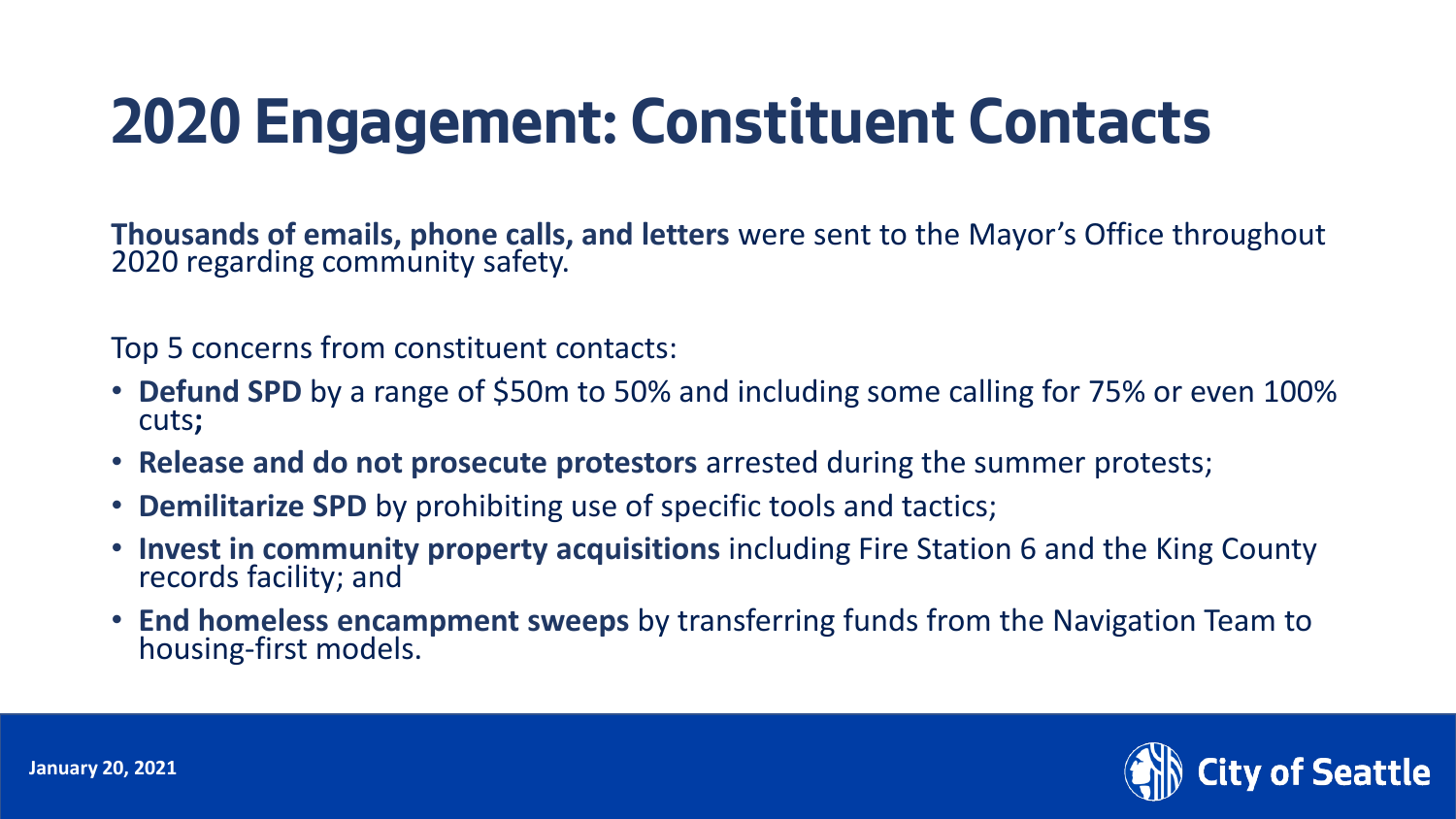### **2020 Engagement: SPD Budget + Seattle City Commissions**

# 11 boards and commissions engaged 104 participants in info sessions

#### **Most common requests for information from City Commissioners:**

- Costs of specific functions, bureaus, etc.
- Collective bargaining agreement processes
- Details on announced transfers

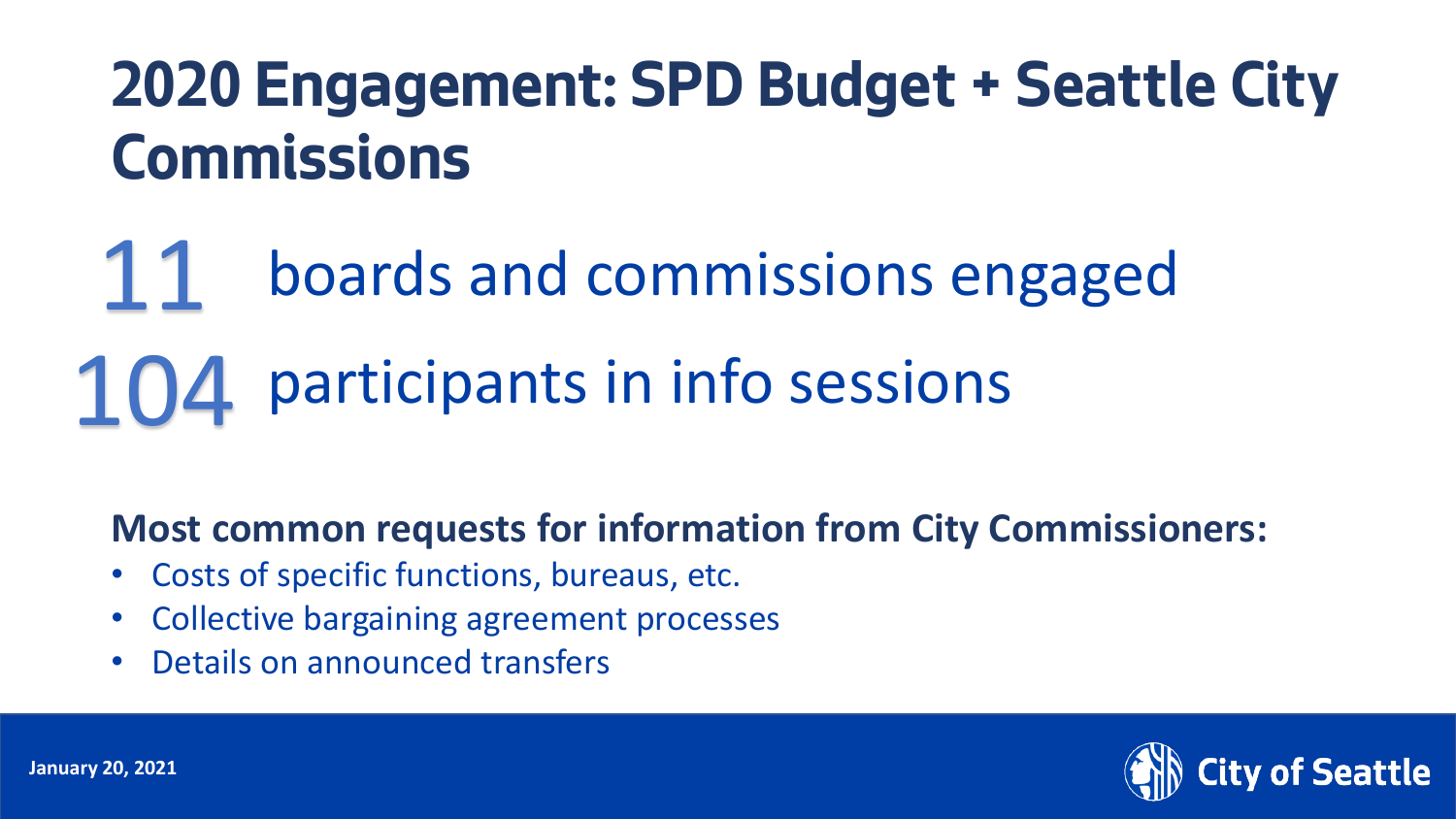### **Phase 1 Recommendations**

- **Transfers**
	- Further engagement and outreach on planned transfers/redesigns of 911 and PEO
- **Layoffs**
	- Explore feasibility of out-of-order layoffs
- **Community Investments**
	- Lead deep community engagement strategies to identify areas of investments
- **Police Reform**
	- Support CPC and other accountability partners in transparent redesign of crowd control procedures
- **Accountability**
	- Support OPA in developing and sharing data via the office's dashboard

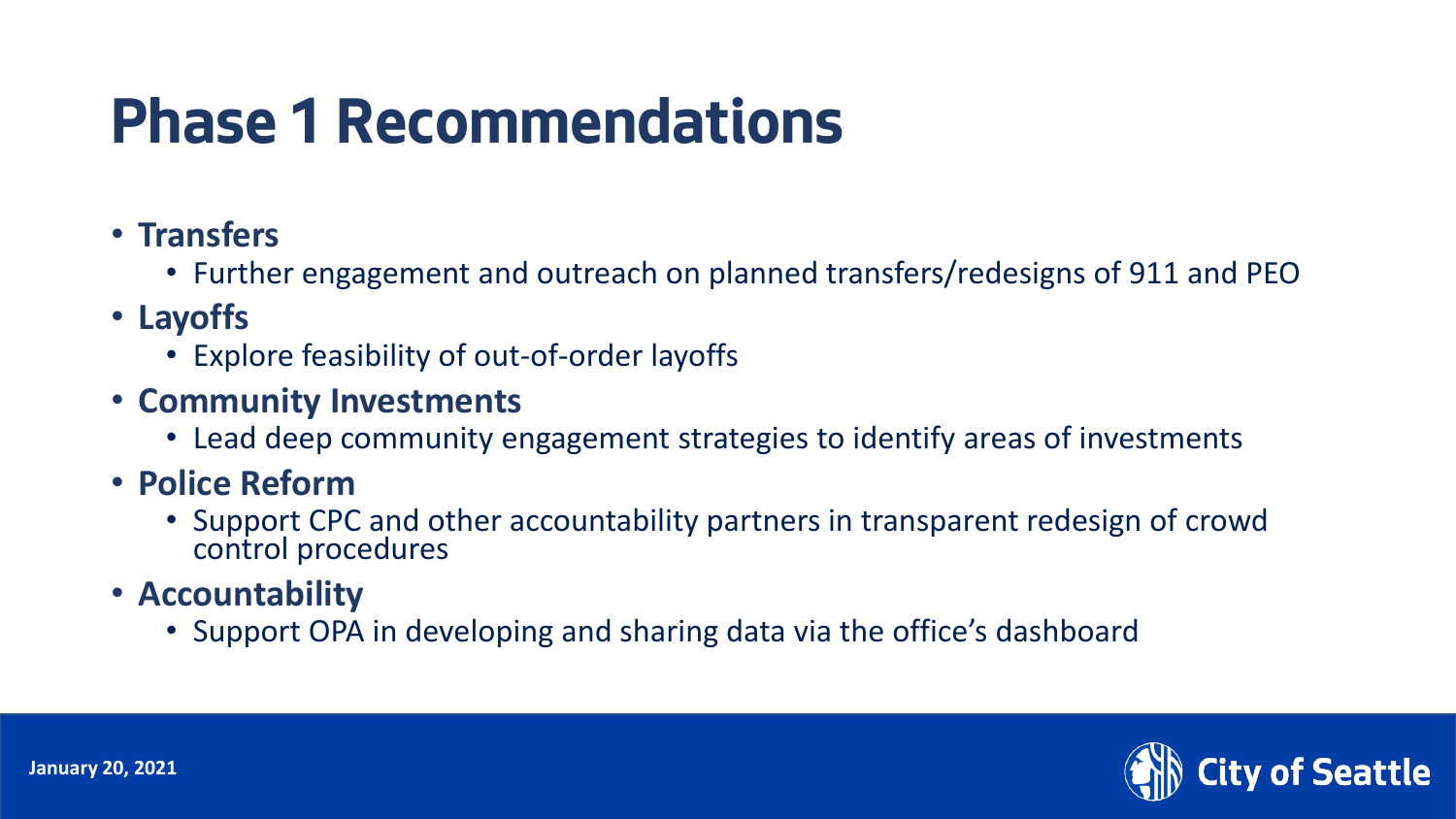### **Community Safety Feedback Opportunities**

- **1. Mayor's Office's Equitable Community Investments Task Force**
	- SCOPE: guide investments and policy towards a reimagined and more equitable city
	- TIMELINE: TBD

#### **2. City Council-Supported Participatory Budget**

- SCOPE: community research-led process to direct investments into community-led safety strategies
- TIMELINE: TBD, currently in research phase

#### **3. HSD Community Safety Investments**

- SCOPE: build capacity for organizations to lead community safety strategies
- TIMELINE: February 2021
- **4. SPD Analysis Interdepartmental Team**
	- SCOPE: analyze and develop recommendations for SPD's functions and staffing
	- TIMELINE: February 2021 March 2021

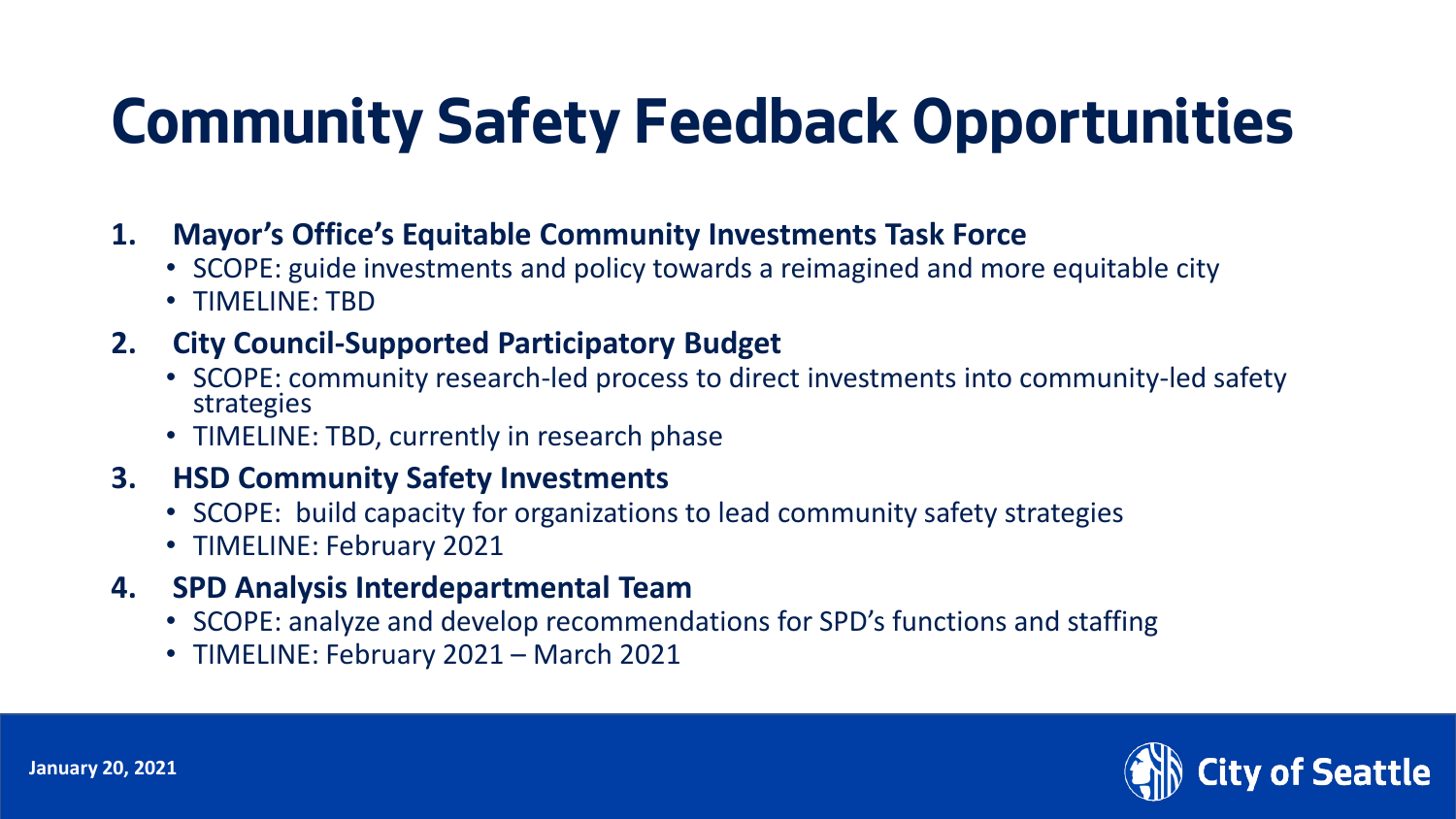#### **SPD INTERDEPARTMENTAL TEAM ENGAGEMENT W/ M&I**

- **SPD Budget Digital Tool** allows function-by-function insight into SPD's budget and presents a narrative survey to develop recommendations for changes.
- **Monthly reports** for ease of community access to information and processes.
- **Focus Groups** from February to mid-March to share reports with stakeholder groups and gather deeper feedback.

| Week       | <b>Focus Groups</b>                                       |
|------------|-----------------------------------------------------------|
| $Feb1 - 5$ | Business organizations, neighborhood safety organizations |
| Mar $1-5$  | Citywide focus group, precinct advisory councils          |

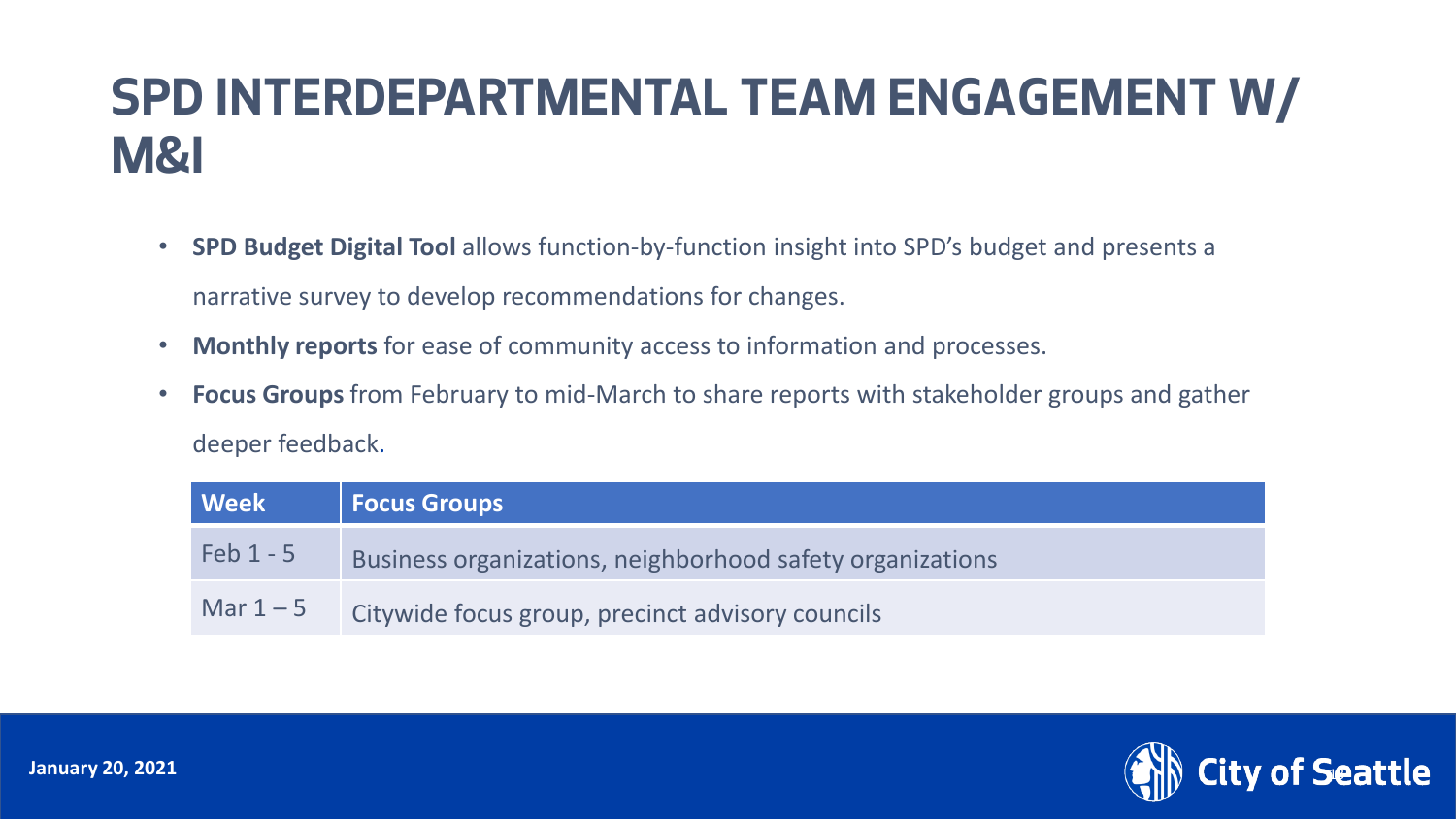## **Homelessness Response** Maritime and Industrial Land Public Safety Concerns

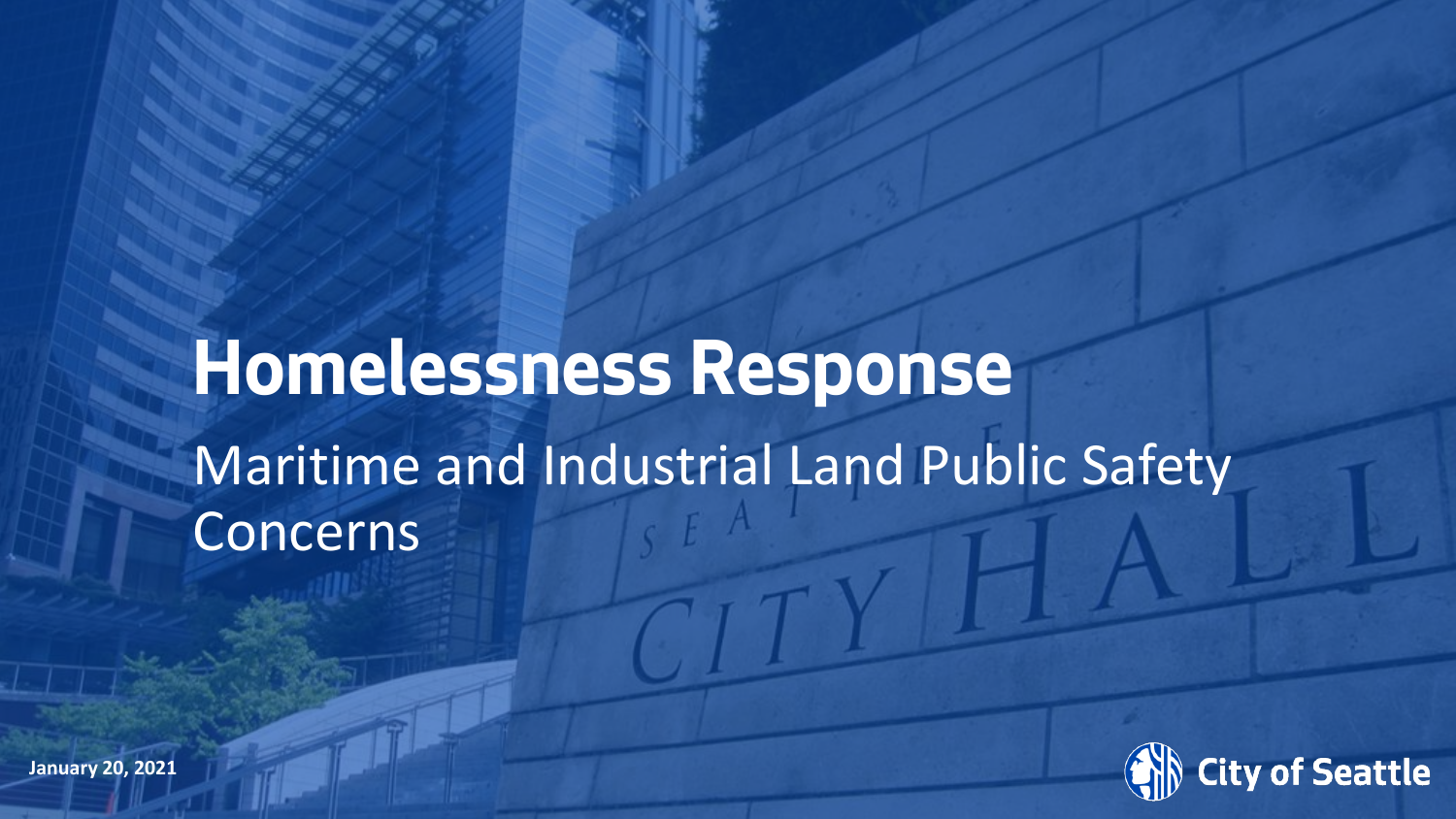#### **From Navigation Team to HOPE**

- 2021 Council Action eliminated the Navigation Team and replaced it with HOPE - Homelessness Outreach and Provider Ecosystem
	- Nav Team deployed its team to directly address encampments and obstructions. HOPE coordinates outreach to encampments that are scheduled for removal and are priority locations and works with other City Departments to perform removals.
	- Council intent is that outreach will reduce the need for removals
	- Working with REACH, LEAD, DESC and others

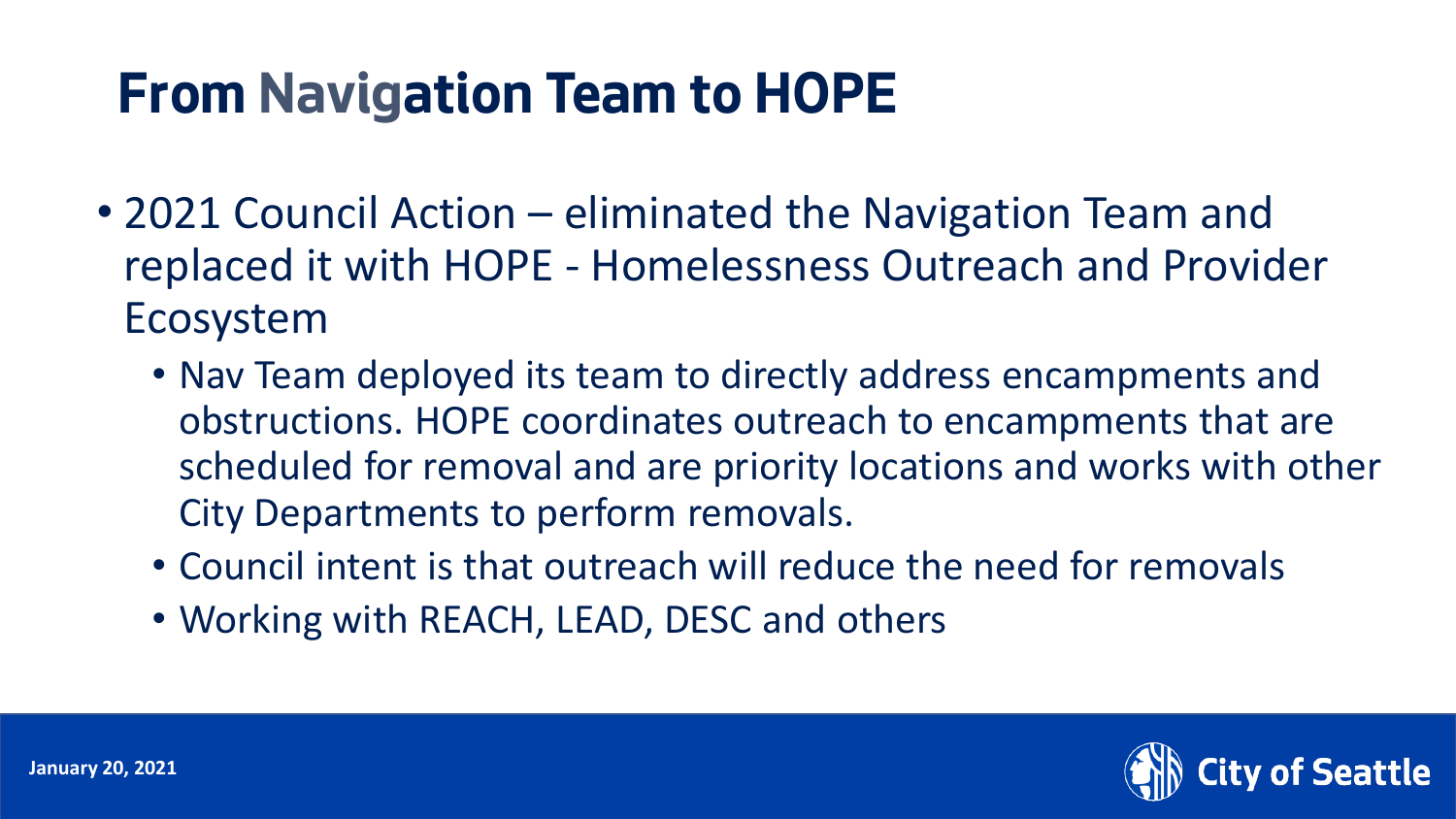#### **RV Remediation**

- SPU response includes RV Pocket Cleans in conjunction with outreach and Purple Bag program, and pump out services
- MO working with City Departments on broader RV remediation. Under consideration:
	- RV Safe Parking
	- Revisiting the 72-hour parking restriction moratorium
	- Expanded refuse/biohazard responses

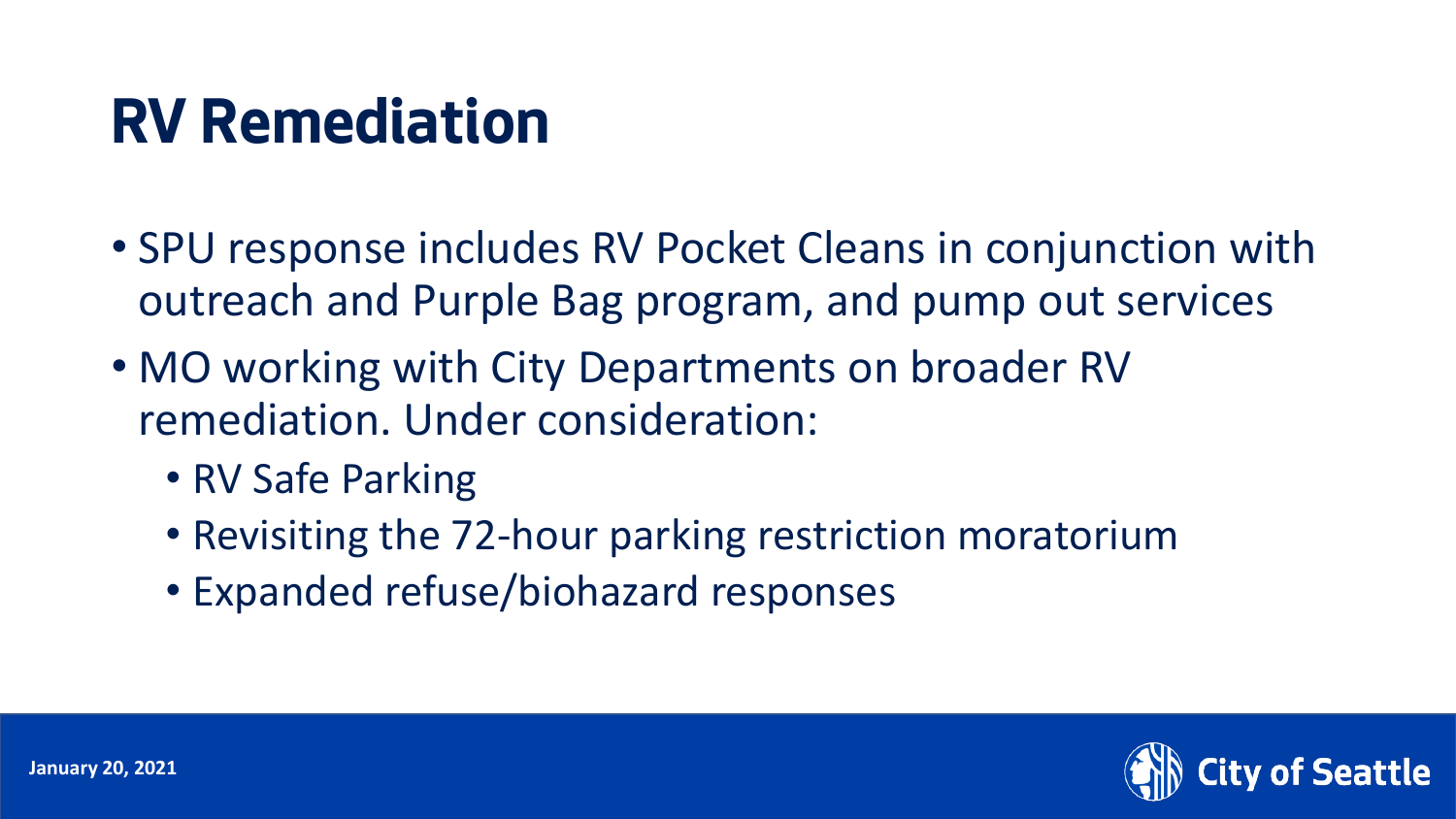### **Housing Ends Homelessness**

- Third Door Coalition and national experts recognize that permanent supportive housing (PSH) is the solution to longterm homelessness
- In 2020 the Mayor invested \$60 million in PSH
- In 2021 600 additional units PSH, over the 350 units already under construction in 2020 –add to the exiting 3,700 PSH units

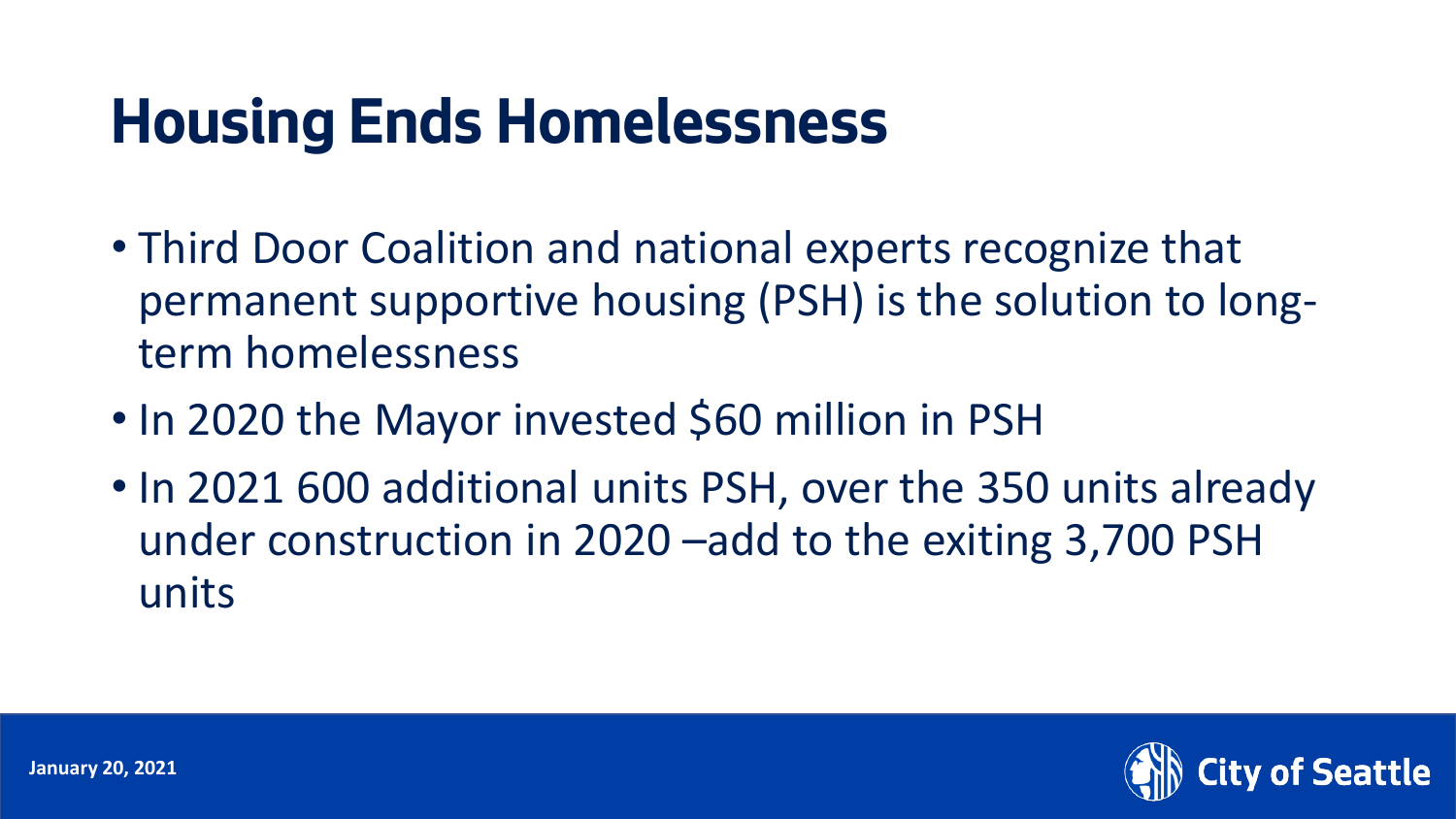### **KC Regional Homelessness Authority**

- Seattle and King County created first ever Regional Homelessness Authority
- Governance includes representatives from across the County, including persons with a lived experience of homelessness
- KCRHA will assume the responsibility of implementing crisis response programs, from prevention to housing (not HOPE Team)
- Governing structure in place; CEO hired and on board by March

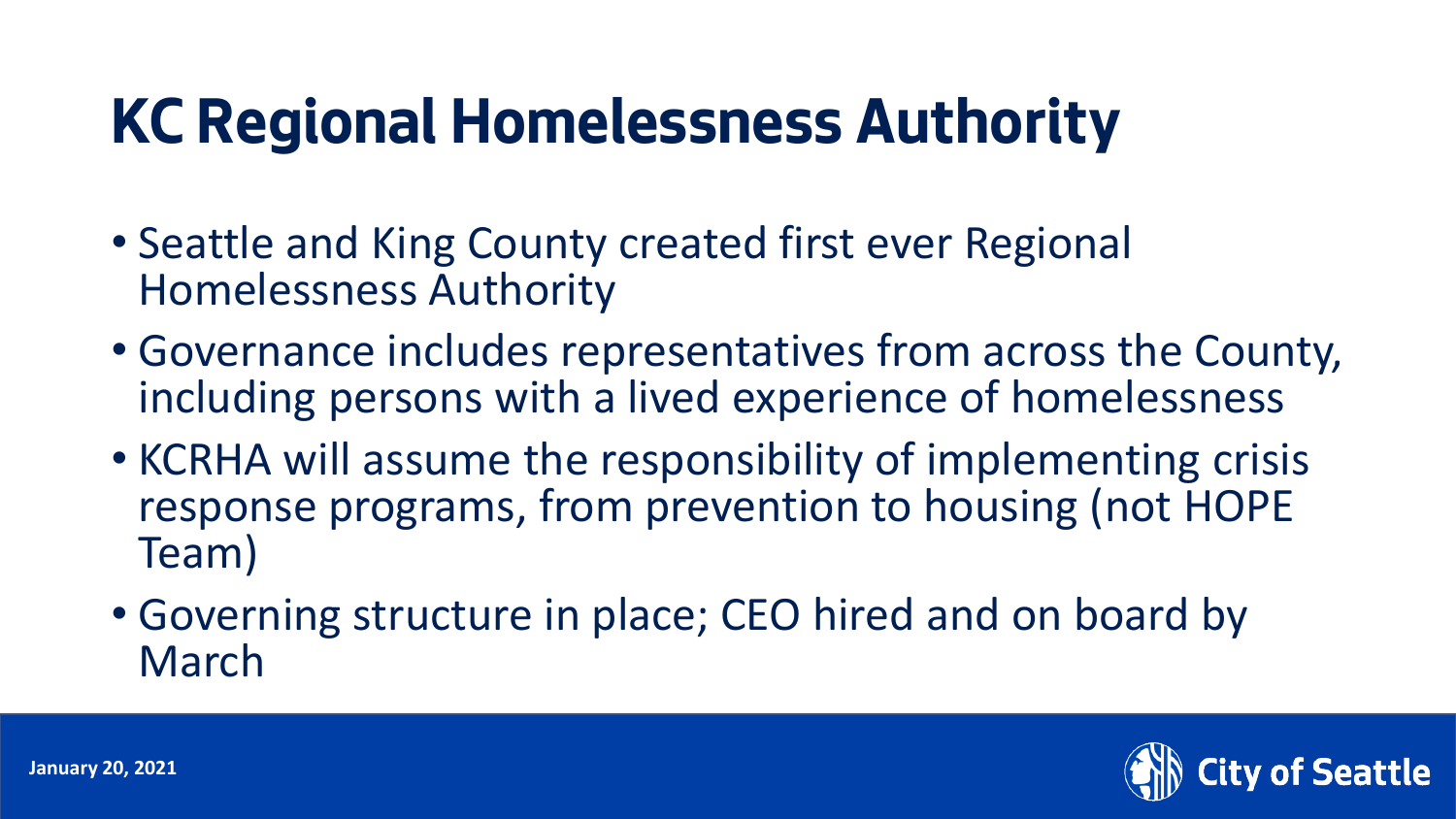# **Harbor Patrol** Harbor Patrol Public Safety Concerns

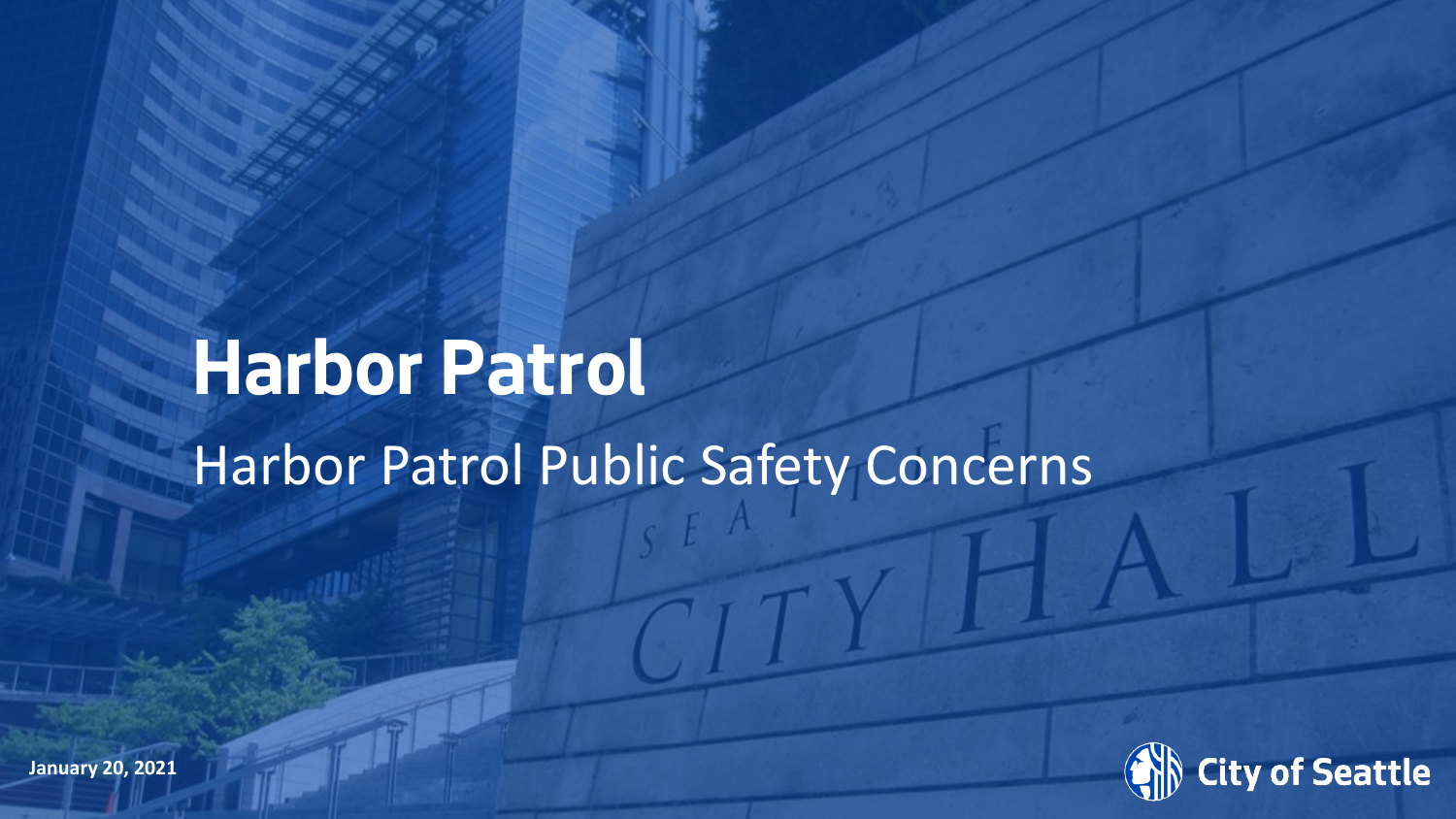#### **Overall SPD Staffing**

#### Separation Numbers as of 12/31/2020:

| Death              |     |
|--------------------|-----|
| Resignation        | 103 |
| Retirement         | 71  |
| Termination -      | 10  |
| <b>Grand Total</b> | 170 |



Out of the 185 Separations the categories are below:

| <b>Grand Total</b> | 185 |
|--------------------|-----|
| Student            | 6   |
| Specialty          | 56  |
| Recruit            | 9   |
| Patrol             | 109 |
| Chief of Police    | 1   |



**January 20, 2021**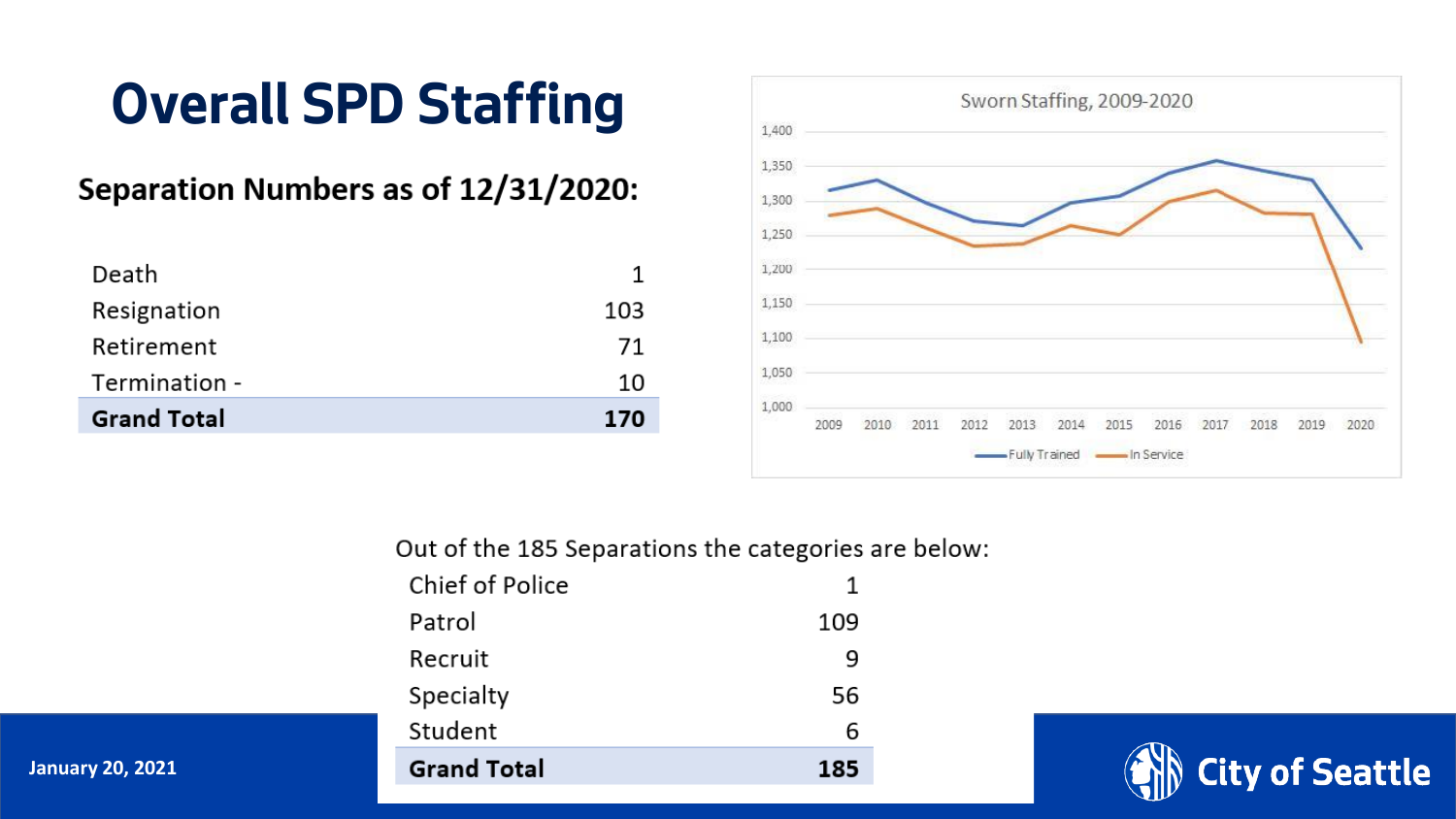#### **Overall SPD Budget 2021**

Approximately

#### **15% total reduction**

#### in department budget as compared to 2020



**January 20, 2021**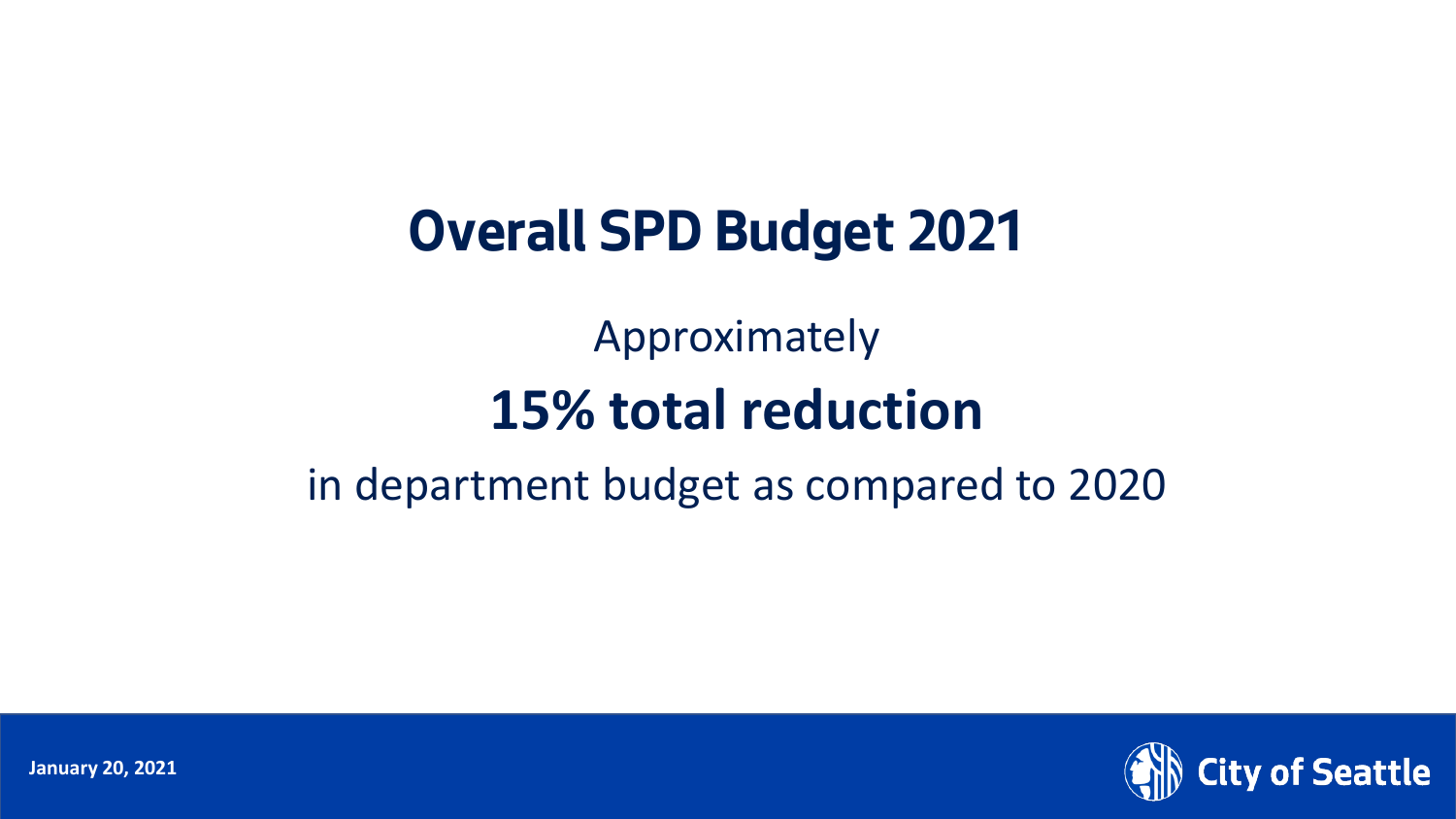#### **Staffing Changes since 2020**

At the beginning of 2020:

#### 27 members assigned to the 4 Harbor Squads - 24/7 coverage.

- 23 Officers
- 4 Sgts
- 1 Lt

#### As of the beginning of 2021:

17 members assigned to Harbor Squads- currently still patrolling 24/7, with greatly reduced capacity

- 3 Sgts
- 14 Officers

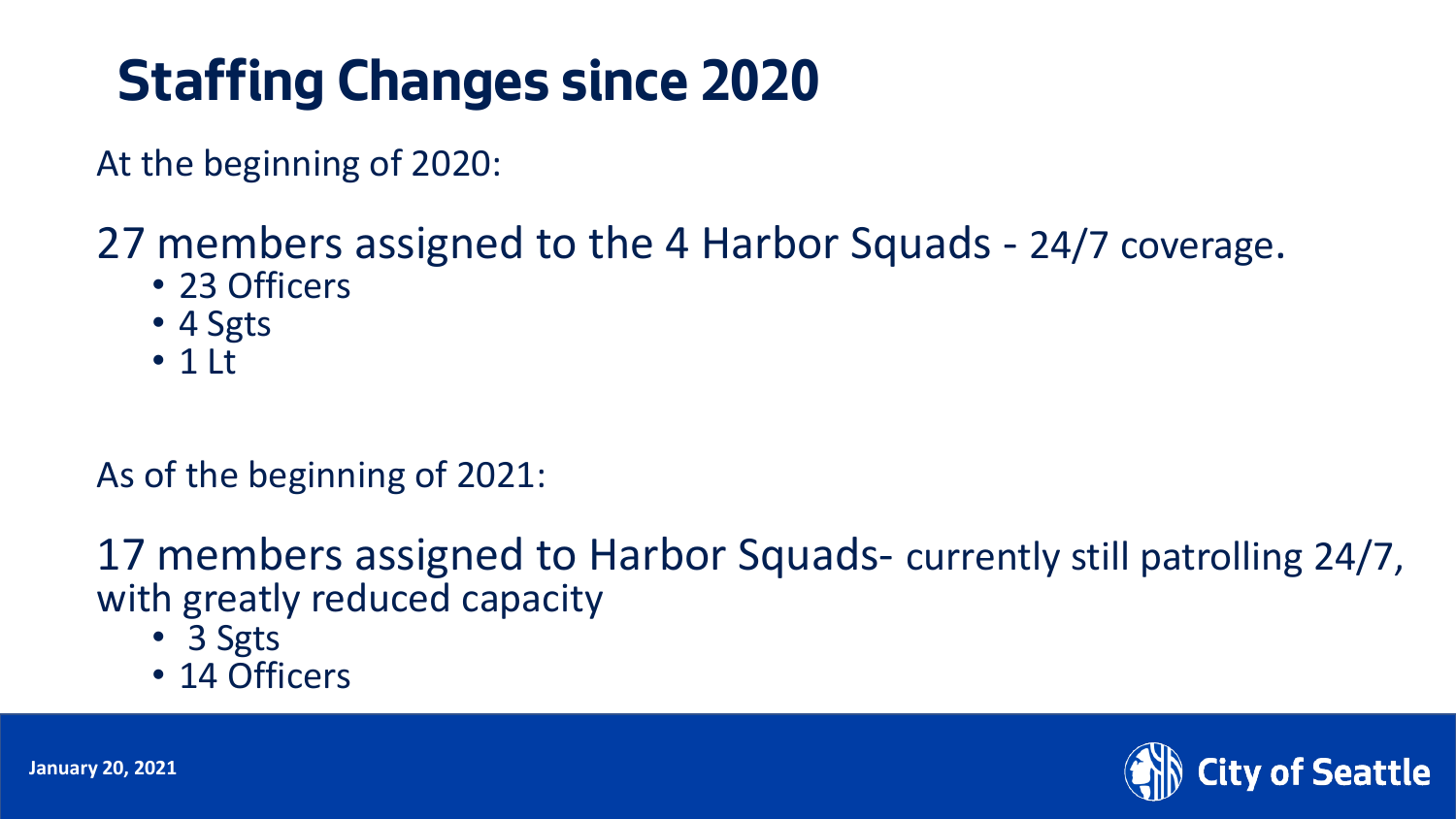### **Non-personnel Reductions**

- Significant reductions in training, especially around dive certification
- Forwent replacement of firefighting gear, replacement dry suits, float coats and boat maintenance

Reduction from a waterway-wide emergency response unit

to a city-wide emergency response unit

daily patrols of Lake Union and Lake WA, as well as occasional saltwater patrol including Alki, Elliot Bay, the Duwamish River, Shilshole and Golden Gardens

short patrols on the fresh waterways immediately around the unit station (Lake Union, the Montlake and Fremont cuts) and occasional Lake Washington patrol

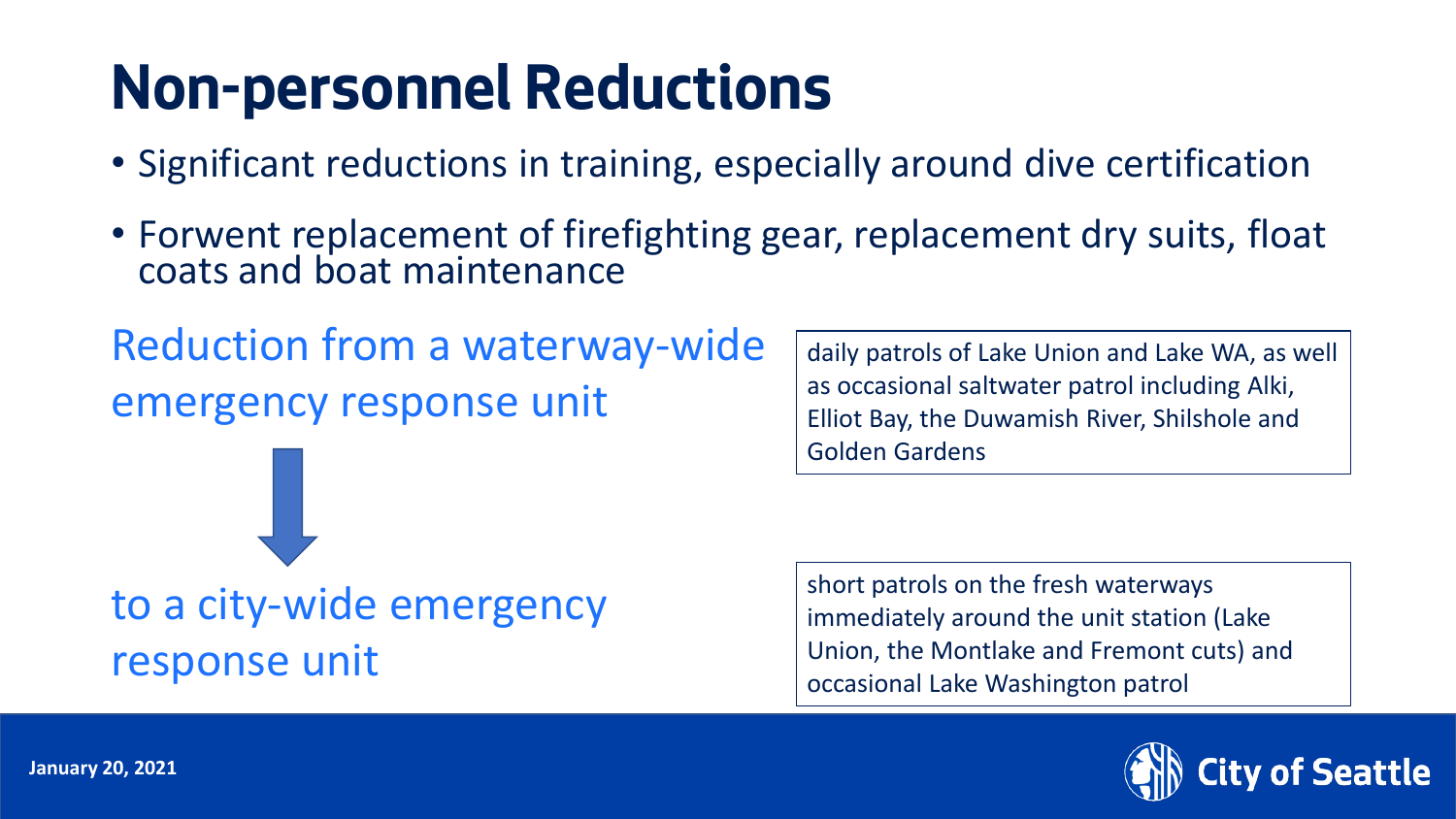### **Impacts of Budget & Attrition**

- Potential end to 24/7 operations, especially in the offseason.
- May impact ability to meet the conditions of contracts with Medina and Hunts Point.
- Funding restrictions on overtime usage mean it is unlikely SPD will be able to upstaff the unit in 2021
- Potential for additional staffing losses due to separations and/or redirection of resources to patrol

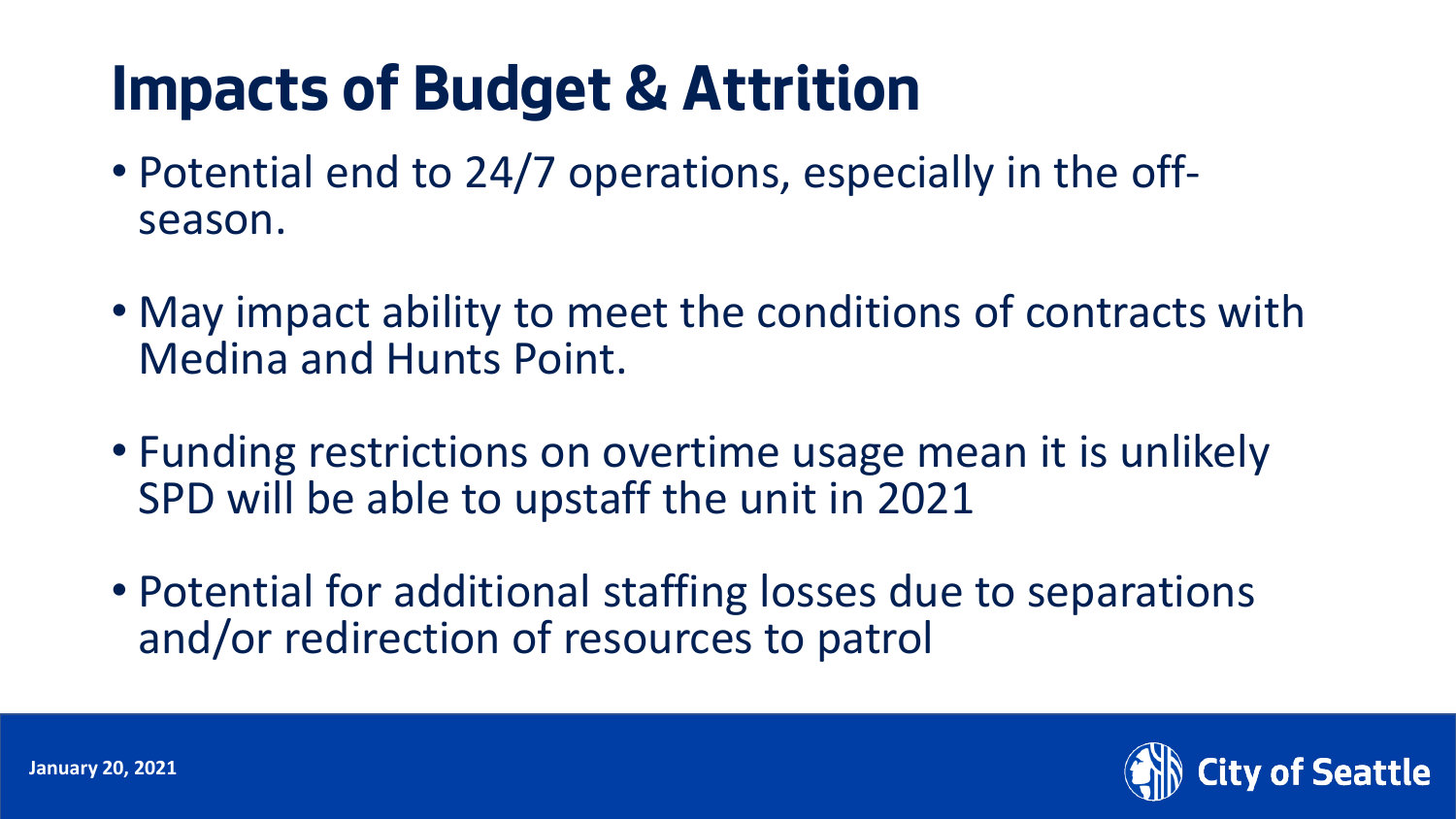# **Moderated Q and A**



**January 20, 2021**